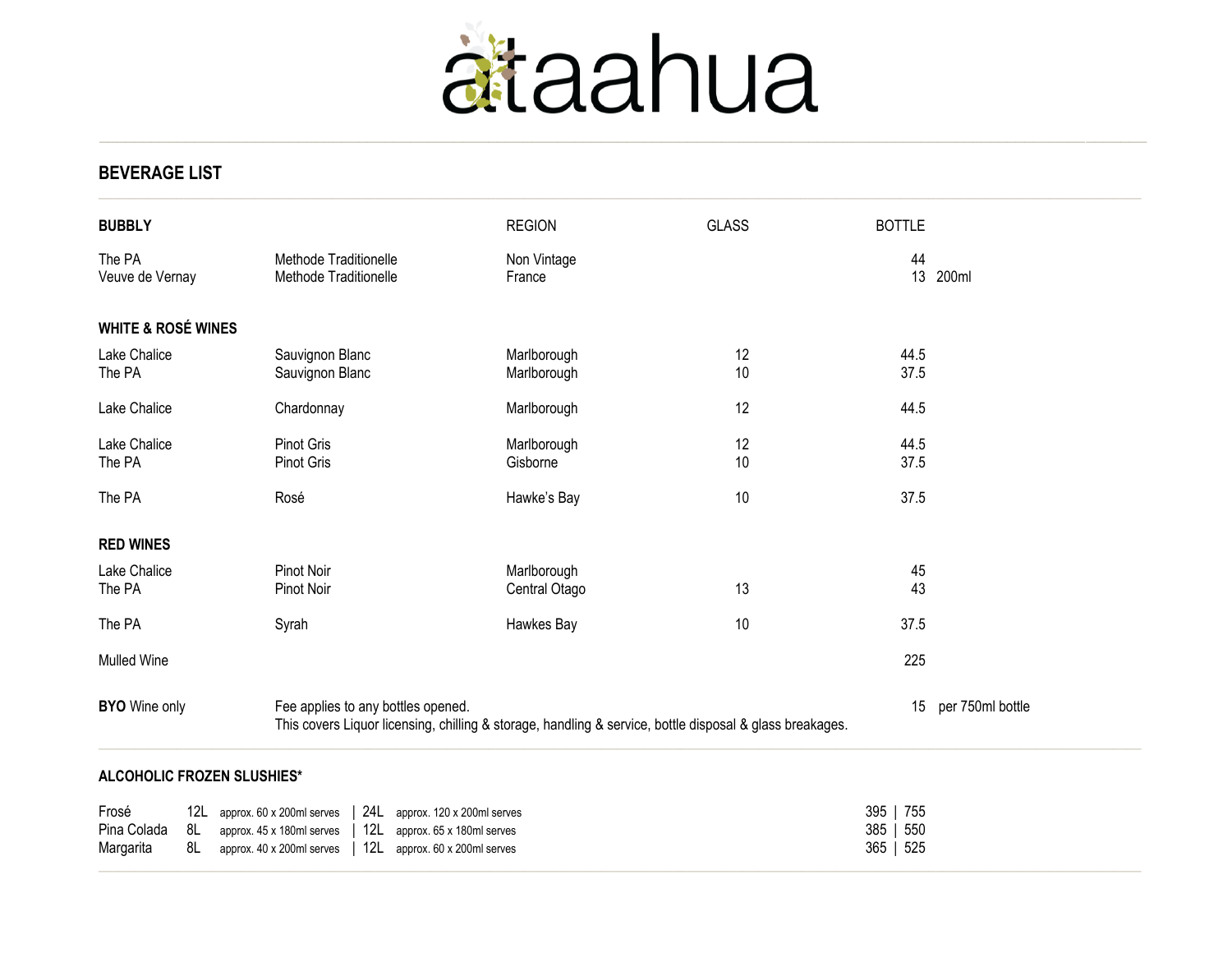# **BEERS & CIDER**

| Corona<br>Heineken<br>Macs Green Beret IPA<br>Speights<br>Waikato<br>Amstel Light<br>Heineken 0% | 8.5<br>8.5<br>8.5<br>7.5 |  |
|--------------------------------------------------------------------------------------------------|--------------------------|--|
| Monteiths Apple Cider                                                                            | 8.5                      |  |
| <b>Craft Beers</b>                                                                               | <b>POA</b>               |  |

## **SPIRITS**

|                                                             | Single / Double (Double served unless single requested) |                                                      | 7   9.5                  |  |  |
|-------------------------------------------------------------|---------------------------------------------------------|------------------------------------------------------|--------------------------|--|--|
| Absolut Vodka<br>Jim Beam Bourbon<br>Jameson Whiskey        | Bombay Sapphire Gin<br>St Remy Brandy<br>Coruba Rum     | Canadian Club<br>Johnnie Walker Red<br>Appletons Rum |                          |  |  |
| RTD'S                                                       |                                                         |                                                      |                          |  |  |
| Pals<br>Jamieson + Cola<br>Coruba + Cola<br>Jim Bean + Cola |                                                         |                                                      | 8.5<br>9.5<br>8.5<br>8.5 |  |  |
| <b>COCKTAILS</b>                                            |                                                         |                                                      | <b>POA</b>               |  |  |

#### **NON -ALCOHOLIC**

| Fruit Punch (Bowl)                                       | approx. 35 serves                            | 69                |
|----------------------------------------------------------|----------------------------------------------|-------------------|
| Traditional Lemonade (Dispenser)                         | approx. 40 serves                            | 69                |
| Sparkling Guava & Ginger (Dispenser)                     | approx. 35 serves                            | 65                |
| Rose Lemonade (Dispenser)                                | approx. 40 serves                            | 55                |
| Mint, Lime & Cucumber Soda (Dispenser)                   | approx. 40 serves                            | 69                |
| * Tropical Fruity Frozen Slushy                          | approx. 45 serves                            | 89                |
| * Tangy Lemon Frozen Slushy                              | approx. 45 serves                            | 89                |
| Spiced Berry & Rose (Served warm)                        | approx. 40 serves                            | 69                |
| Tea   Loose leaf English breakfast, Early Grey<br>Coffee | Pot for one   four<br>Plunger for one   four | 4   12<br>5<br>15 |